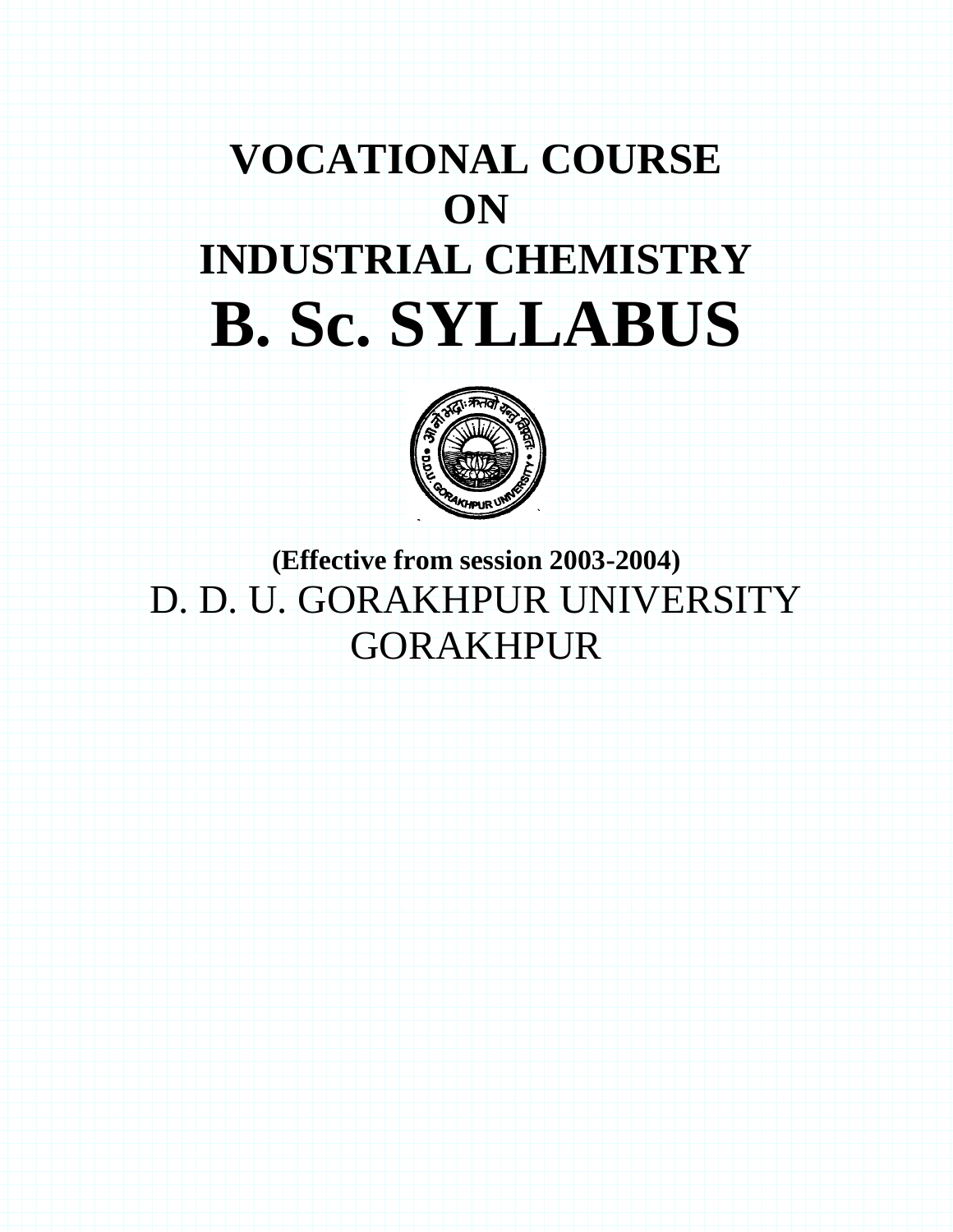## **B.Sc. I**

## **Paper I :General Chemistry**

#### 1. **Thermodynamics and chemical equilibrium:**

Thermodynamic laws, processes and functions, free energy, partial molar quantities, activity, activity co-efficients, fugacity.

Thermodynamic criteria and equilibrium constant, effect of temperature and pressure on equilibrium constants in gaseous system (formation of ammonia).

#### 2. **Catalysis:**

Homogeneous and heterogeneous catalysis, basic principles, mechanisms, factors affecting the performance, enzyme catalysed reactions, industrially important reactions.

#### 3. **Periodic properties**

Electron affinity, Electronegativity and ionization potential.

#### 4. **Basic metallurgical operations and principles of extraction:**

Pulverization, calcination, roasting, refining, principles of extraction of metals, extraction of iron and copper from their ores.

#### 5. **Acids and bases :**

Lowery - Bronsted concept, Lewis concept, hard and soft acids and bases, Lux-Flood acids and bases.

#### 6. **Nomenclature:**

Generic and trade names of organic compounds.

7. **Basic concepts in organic chemistry** - Homolysis and Heterolysis (carbocation, carbanion and free radicals).

field effect, electronic effects, Tautomerism, Isomerism, Elementary ideas of stereochemistry.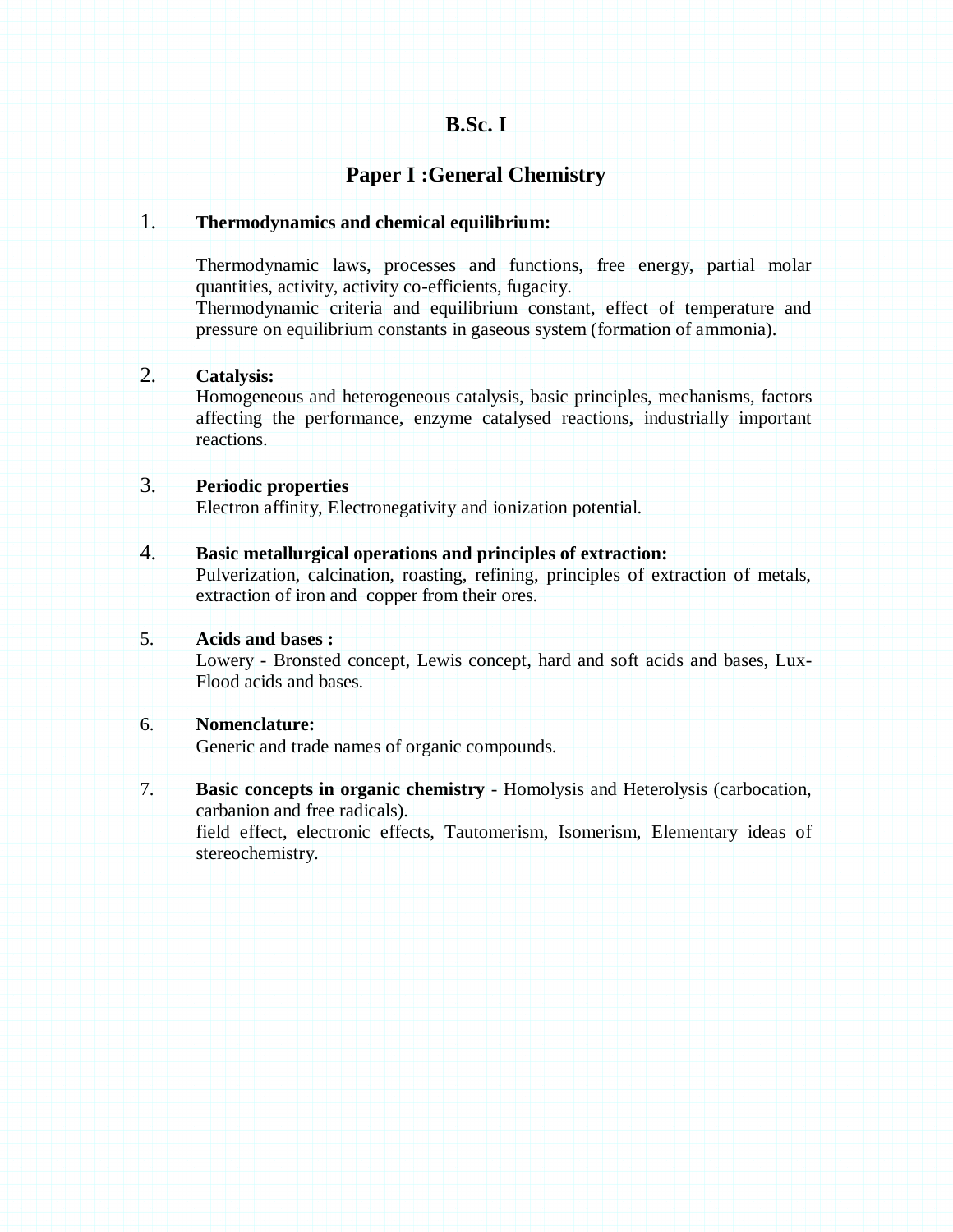## **Paper I I: Material Science**

#### **1. Metals and alloys:**

Important metals and alloys - lead, nickel and their alloys- mechanical and chemical properties and their applications.

#### **2. Cement:**

Types of cement, manufacture and hydration of portland cement.

#### **3. Ceramics**:

Introduction, types, manufacturing processes, applications.

**4. Polymer:** Manufacture, chemical and physical properties of Nilon 66, Bakelite, polythene, polypropylene.

#### **5. Glass:**

.

Definition and composition, physical and chemical properties, raw materials for manufacture of glasses, manufacture of glass, special glasses - optical safety, fibre, glass wool and coloured glasses.

#### **6. Corrosion:**

Various types of corrosion relevant to chemical industry- mechanism, preventive methods.

#### **7. Advanced materials**

Nanomaterials, supercondcutors, Biomaterials and Fullerenes (only qualitative description)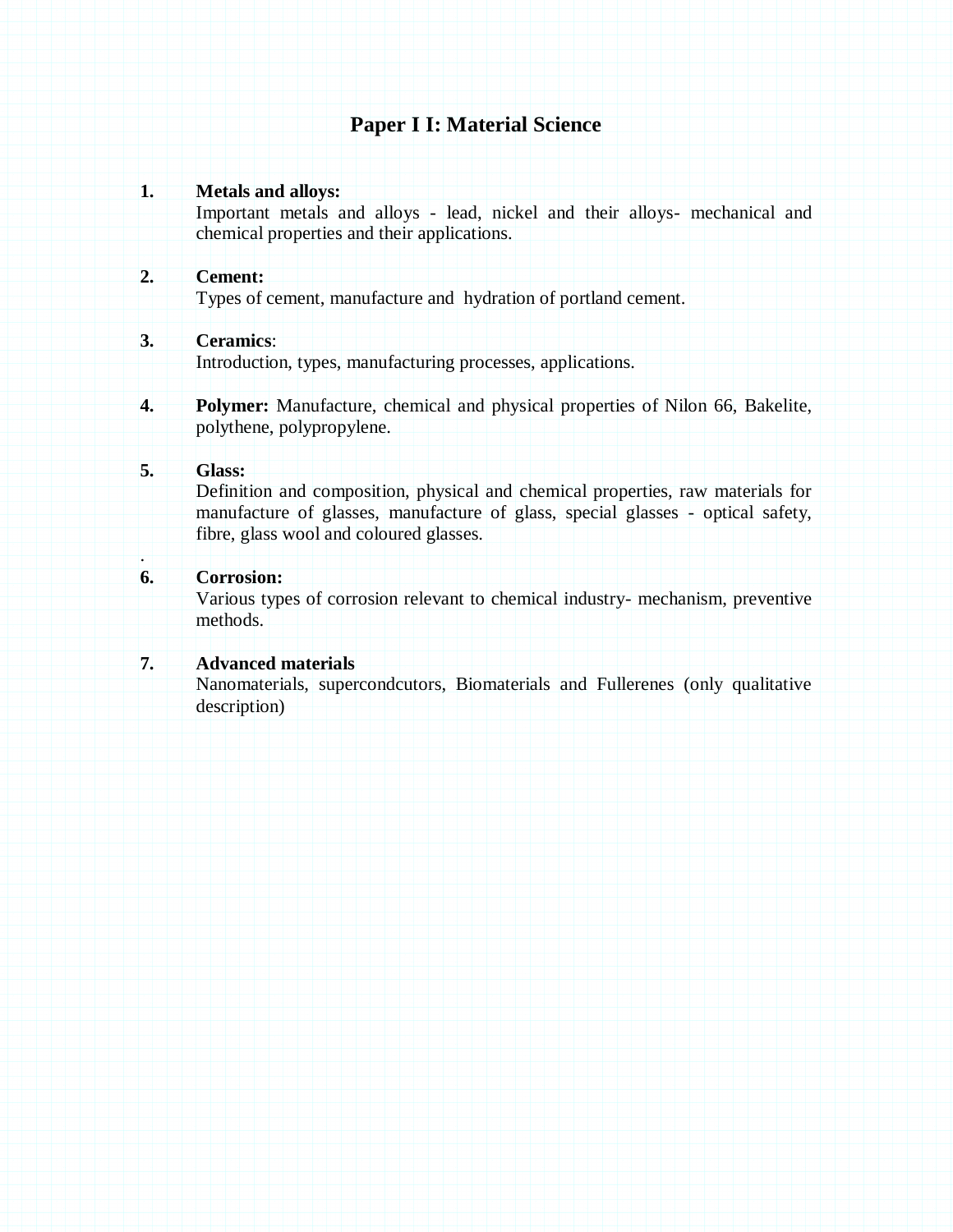# **Paper III: Utilities and Process in Chemical Industries**

## 1. **Utilities in chemical industry:**

A brief idea about water, steam, air and boilers used in chemical industries

#### 2. **Fluid flow:**

A brief idea about Fans, blowers, compressors and pumps used in chemical industries.

#### 3. **Unit operations:**

#### **1. Distillation:**

Batch and continuous distillation, Azeotropic and Extractive distillation.

#### **2. Absorption:**

Equipments: Tray (Plate) towers for absorption, packed towers for absorption

#### **3. Evaporation:**

Evaporator Equipments; short tube evaporator and forced circulation evaporators.

#### **4. Filteration:**

Filter media and filter aids, filteration equipments- bed filters, plate and frame press filters, rotary drum filter and centrifuges.

#### **5. Drying:**

Purpose of Drying, free and equilibrium Moisture of a substance, equipmentstray dryer, rotary dryer, flask dryer, fluid bed dryer, drum dryer and spray dryer.

#### **6. Crystallization:**

Equilibrium Solubility, supersaturation, Definition, nucleations, crystallization, equipment- tank crystallizer, and circulating liquid evaporator crystallizer.

#### **7. Extraction:**

Extraction Equipments: spray column and packed column extraction, rotating disc column extractors and mixer-settler.

#### **8. Mixing:**

Mixing of Gas - Solid, solid-solid, liquid-solid and liquid - liquid systems.

## **9. Material balance:**

(a). Dimensions and units: basic chemical calculations-atomic weight, molecular weight, equivalent weight, mole, composition of (i) liquid mixtures and (ii)gaseous mixtures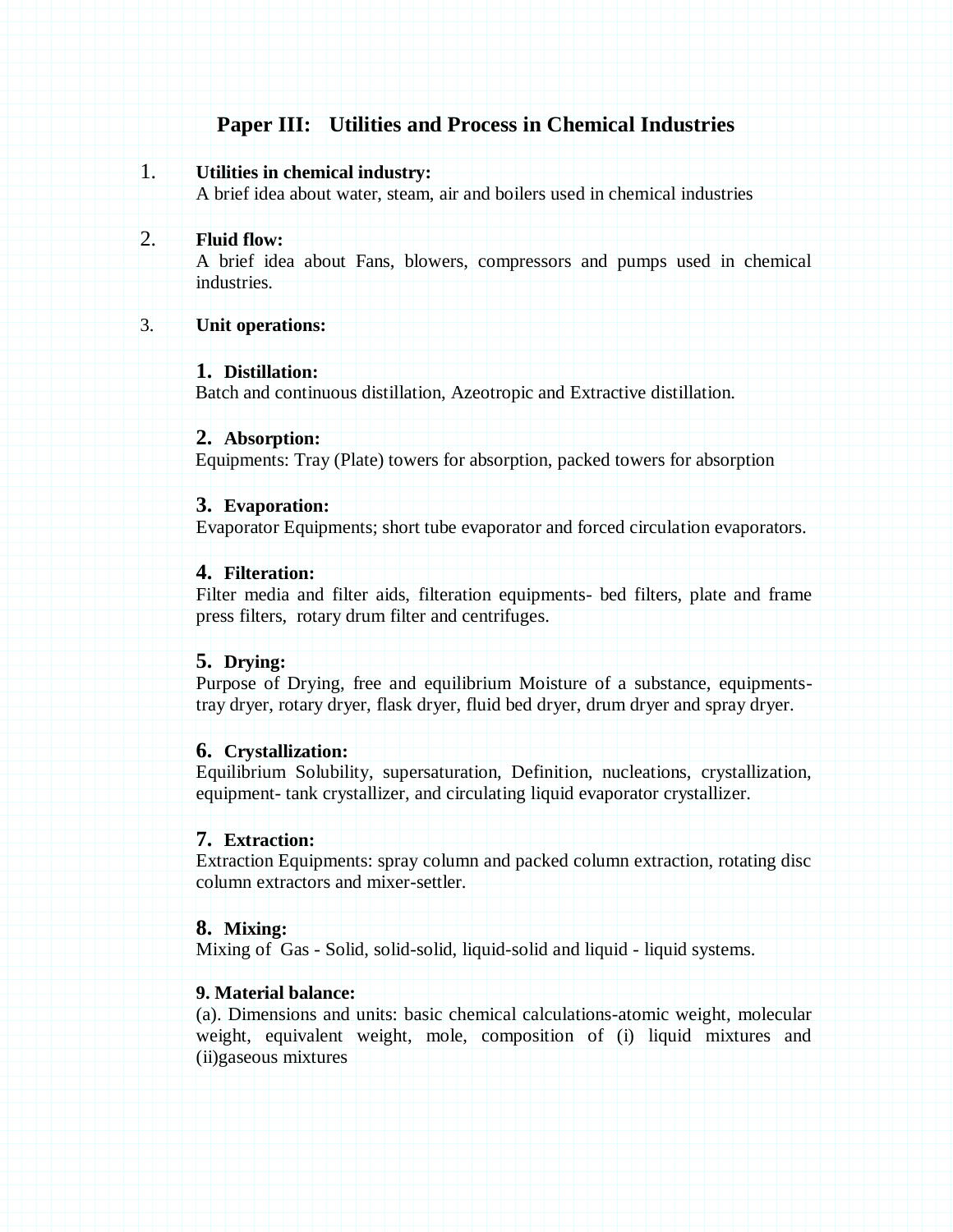#### 4. **Material Bances :**

(i) Material balance without chemical reactions : Material balance calculations for distillation, evaporation, filteration and crystallization.

(ii) Material balance involving chemical reactions : Concepts of stoichiometric equations, limiting reactant, excess reactant, percent excess, conversion, yield and selectivity.

# **PRACTICALS**

# **B.Sc. I**

- **1. Simple laboratory techniques:** Crystallization, fractional crystallization, distillation, fractional distillation. **2. Extraction process:** Phase diagram, partition coefficient. **3. Preparation of standard solutions:** Primary and secondary standards, determination of  $H_2SO_4$  and  $H_3PO_4$  in a mixture 4. Molecular weight determination by depression in freezing point and elevation in boiling points. **5. Chromatography:** Column, paper, thin layer **6. Ore analysis:** Dolomite, lime stone, calcite, analysis of alloys such as cupro-nickel **7. Determination of Physical constants:** Refractive index, surface tension, viscosity of fluids and polymer solutions.
- **8. Acquantance with safety measures in a laboratory:** Hazards and chemicals.
- **9. Calibration of thermometers**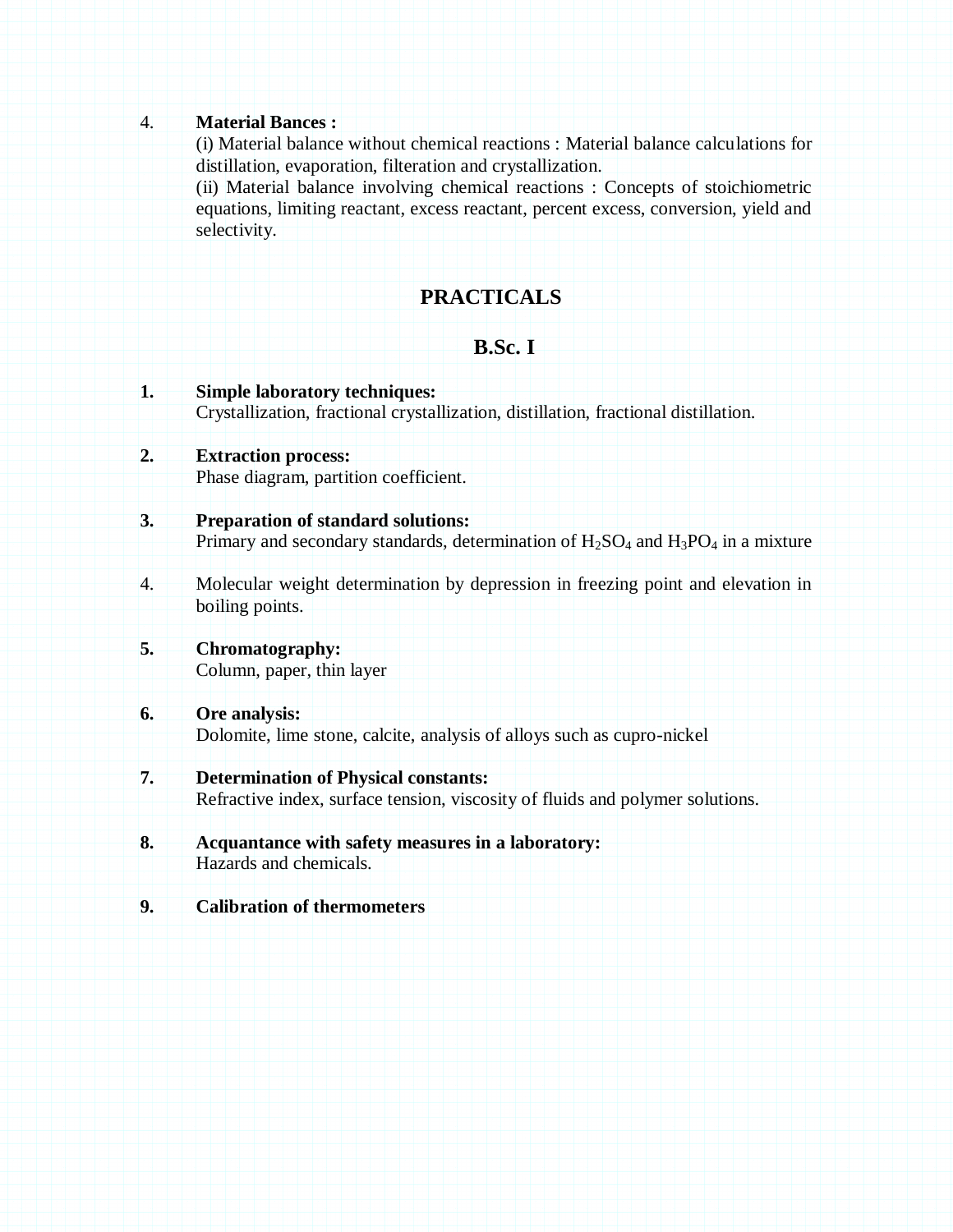## **Paper I: Process Instrumentation and Industrial chemical analysis**

#### **1. Principle, construction and working of following measuring instruments:**

- (a) Temperature: Glass thermometers, bimetallic thermometer, pressure spring thermometer, vapour field thermometers, resistance thermometers, radiation pyrometers.
- (b) Pressure: Manometers, barometers, bourdan pressure gauge; below type, diaphragm type pressure gauges, macleod gauges, pirani gauges etc
- (c) Liquid level: Direct-indirect level measurements, Float type liquid level gauge, ultrasonic level gauges; bubble system.
- (d) Density measurement
- (e) Viscosity measurement

#### **2. Industrial analysis:**

Sampling procedures, sampling of bulk materials, techniques of sampling solids, liquids and gases, collecting and processing of data.

## **3. Chromatorgaphy:**

Principles, methods and applications of paper chromatography, TLC, GLC , HPLC and GPC

#### **4. Modern instrumental methods of analysis:**

pH and conductivity measurements with special reference to water and soil analysis, basic principles and applications of uv-visible and atomic absorption spectrometry.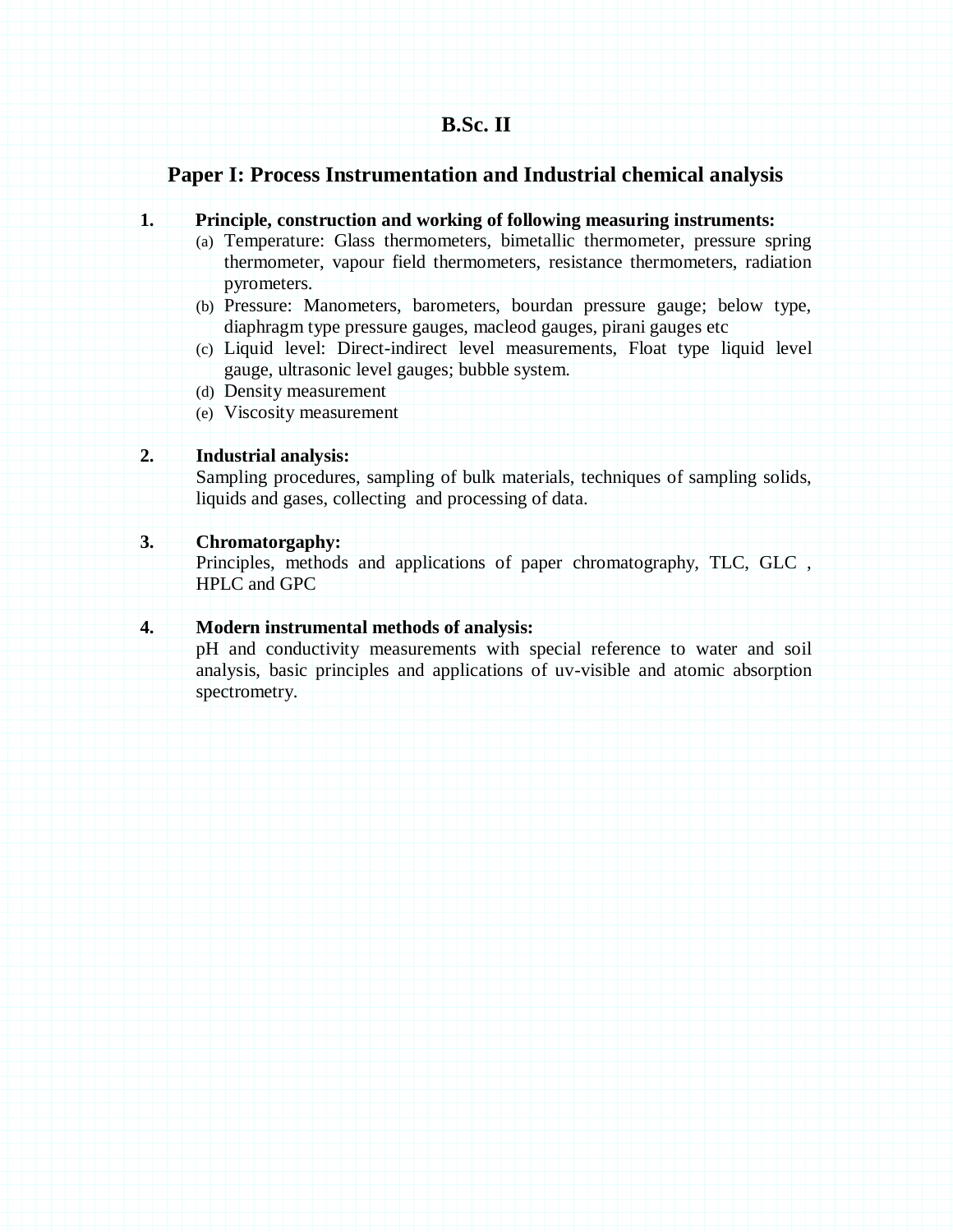## **Paper II: Unit processes in organic chemicals manufacture**

### 1. **Nitration:**

Mechanism of nitration of paraffinic hydrocarbons and benzene to nitrobenzene and m-dinitrobenzene, chlorobenzene to o-and p-nitrochlorobenzene, Acetanlide to p-acetanlide, Toluene

### 2. **Halogenation:**

Reagents for halogenation, halogenation of aromatics- side chain and nuclear halogenations.

## 3. **Sulphonation:**

Introduction, sulphonating agents, chemical and physical factors on sulphonation, Mechanism of sulphonation reactions.

## 4. **Oxidation:**

Types of oxidation reactions, oxidizing agents, Mechanism of oxidation of naphthalene, phthalamide and qnthraceue.

## 5. **Hydrogenations:**

Thermodynamics of hydrogenation reactions, catalysts for hydrogenation reactions, hydrogenation of vegetable oils, manufacture of methanol from carbon monoxide and hydrogen.

## 6. **Alkylation:**

Types of alkylation, alkylating agents, thermodynamics and mechanism of alkylation reactions, manufacture of alkyl benzenes (for detergent manufacture).

## 7. **Esterification and Hydrolysis :**

Esterification reactions by organic acids. Commercial manufacture of ethyl acetate, vinyl acetate, cellulose acetate. hydrolysis agents, mechanism of hydrolysis.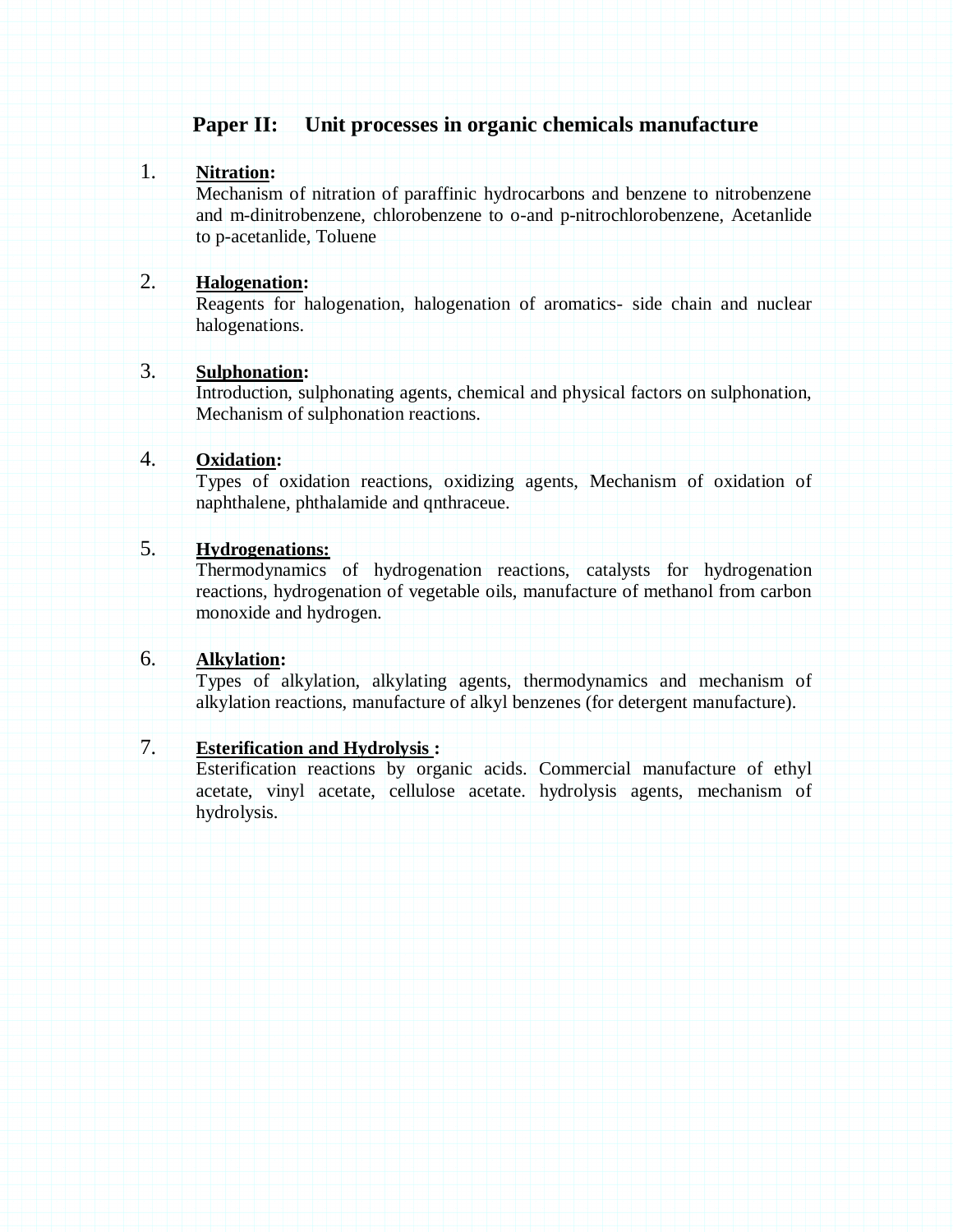## **Paper III: Inorganic Chemicals**

1. Introduction to Inorganic Chemicals

#### 2. **Industrial Gases**

 $N_2$ ,  $O_2$ ,  $H_2$ ,  $CO_2$  - manufacture, uses and economics

#### 3. **Petroleum Refining Process**

Introduction, distillation, octane number, additioes, hydrotreating, cracking, reforming, alkylation and polymerization, separation of natural gas (methane production).

#### 4. **Chemicals from Methane :**

Methanol, formaldehyde, acetic acid, chlorofluoro carbons and fluorocarbons manufacture, properties and uses.

#### 5. **Pesticides :**

Introduction to pesticides, manufacture and use of some insecticides such as DDT, organophosphorus insecticides; herbicides such as heterocyclic nitrogen herbicides.

## 6. **Fertilizers :**

History and economics of fertilizers, Fertilizer materials, direct application fertilizers, mixed fertilizers (nitrogen, phosphorus and potassium sources, ammoniation ) liquid vs solids, and controlled release fertizers.

#### 7. **Pulp and Paper Industry**

Manufacture of pulp and paper and their uses.

#### 8. **Surfactants, Soaps and Detergents :**

Introduction, cationic and anionic surfactants, straight chain detergent intermediates linear alcohol sulphates (AS), linear alcohol ethoxy sulphates (AES) and linear alkyl benzene sulfonates (LAS), Amphoterics and detergent builders

## 9. **Cosmetics and Perfumes**

Definition and characteristics, creams, Hairsprays, Hairdyes, Toothpowder and tooth paste, talcum powder, face powder, lipstics, nail polish, shampoos sun tan lotions; perfumes and essential oils.

#### 10. **Cane Sugar Industry :**

Manufacture of white crystalline sugar, extraction of the juice, clarification (lime defaction process, by sulphate ion and by carbonation ), evaporation, crystallization and refining of sugar, uses of bagasse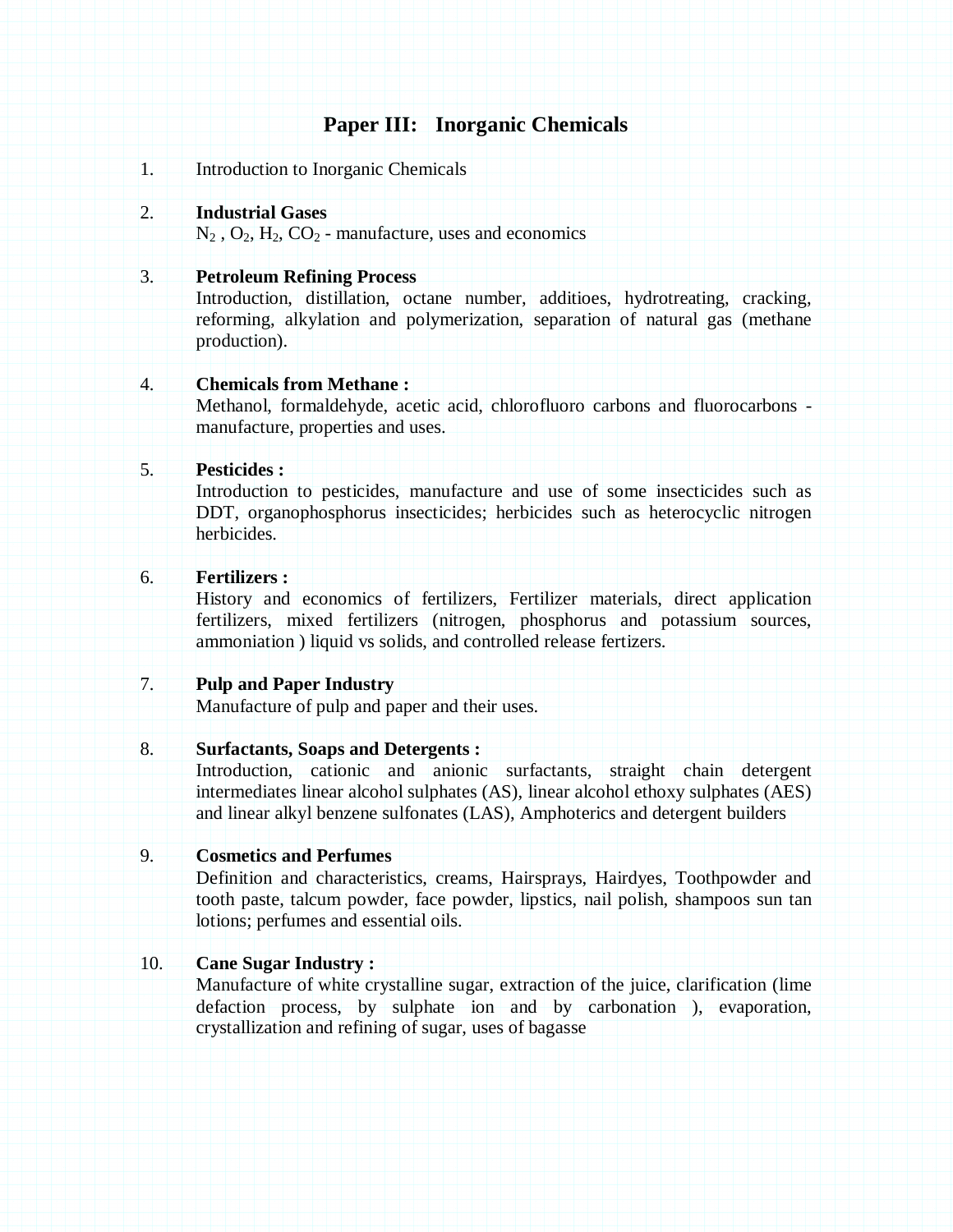#### **B.Sc. II**

#### **PRACTICALS**

Unit Process: One to two examples of each

Nitration, sulphonation, friedel craft reaction, esterification, hydrolysis, oxidation, halogenation, chlorosulphonation, reduction, polymerization, reactions of diazonium salts.

Instrumental methods of analysis:

Use of colourimeter, pH meter, potentiometer, conductometer, refractometer, polarimeter

Material testing:

Testing of plastics/rubber, Young's modulus, optical, thermal, mechanical and electrical properties.

Water analysis:

Solid content, hardness, COD and other tests as per industrial specifications.

Limit tests of heavy metals: Pb, As, Hg, Fe and Ash contents.

Gravimetric and volumetric estimations.

Use of transducers for measuring flow control

Flow measuring devices- floats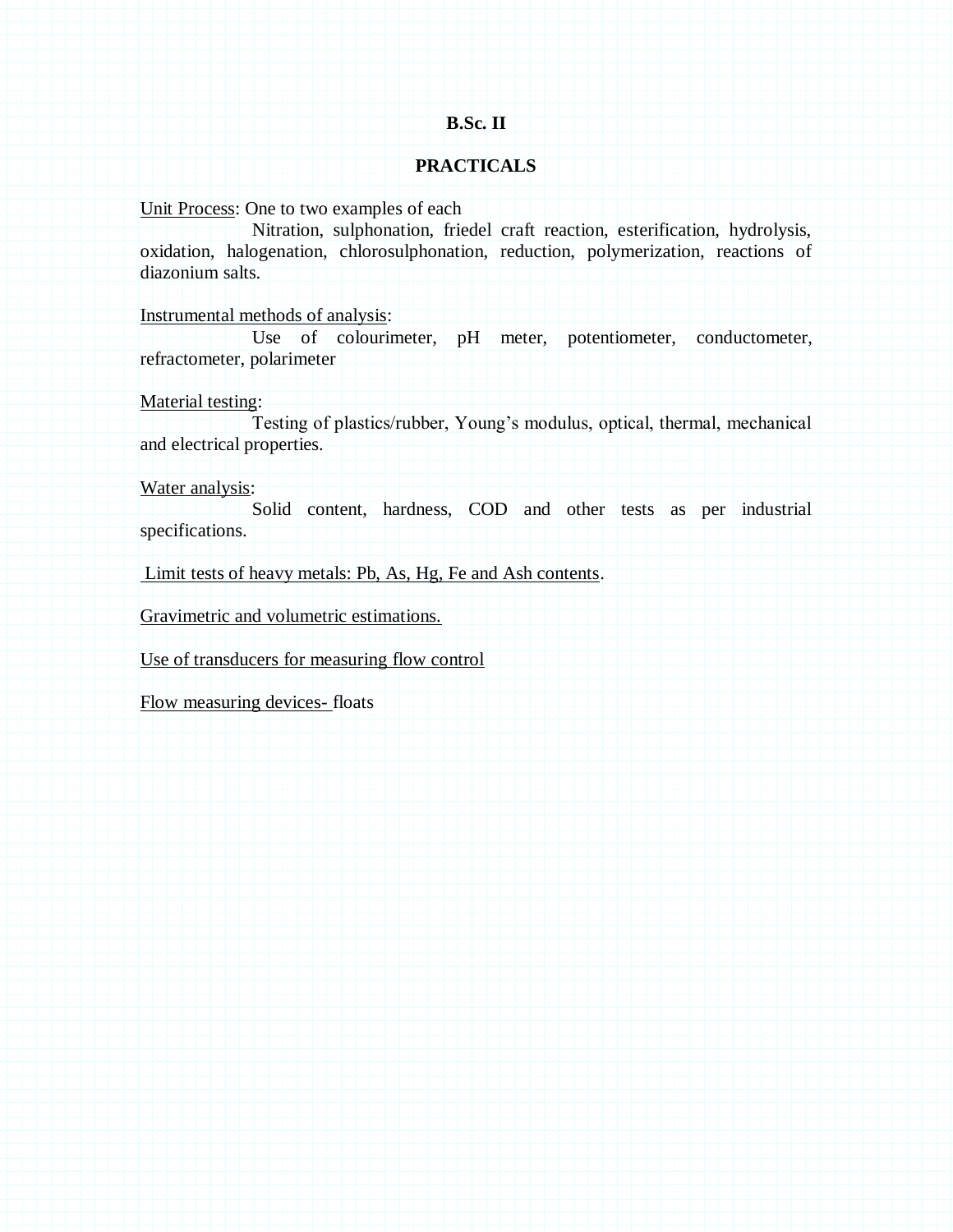# **B.Sc. III**

# **Paper I: Pollution, effluent treatment, waste management and industrial economics and management's.**

| 1.  | Pollutants and their statutory limits, pollution evaluation methods.                                                                                                                                                                                                                                                                 |
|-----|--------------------------------------------------------------------------------------------------------------------------------------------------------------------------------------------------------------------------------------------------------------------------------------------------------------------------------------|
| 2.  | Air pollution-various pollutants                                                                                                                                                                                                                                                                                                     |
| 3.  | Water pollution- organic/inorganic pollutants                                                                                                                                                                                                                                                                                        |
| 4.  | Noise pollution                                                                                                                                                                                                                                                                                                                      |
| 5.  | Pesticide pollution                                                                                                                                                                                                                                                                                                                  |
| 6.  | Radiation pollution, green house effect                                                                                                                                                                                                                                                                                              |
| 7.  | Sewage analysis.                                                                                                                                                                                                                                                                                                                     |
| 8.  | removal of solid contaminants of wastes-<br>Solid<br>coagulation,<br>wastes-<br>sedimentation, flocculation, solid waste disposal, incineration, fuel pelletization,<br>soil conditioning                                                                                                                                            |
| 9.  | Waste water treatment and its reuse in industries.                                                                                                                                                                                                                                                                                   |
| 10. | Gaseous wastes: Adsorption, Catalytic/non catalytic conversion, recovery of<br>important gases, CO <sub>2</sub> , SO <sub>2</sub> , NO etc. Electrostatic precipitation and bag filters.                                                                                                                                             |
| 11. | Factors involved in project cost estimation, methods employed for the estimation<br>of capital investment, capital formation, elements of cost accounting, interest and<br>investment costs, time value of money equivalence, depreciation, methods of<br>determining depreciation, taxes, some aspects of marketing pricing policy. |
| 12. | Some aspects of marketing pricing policy, profitability criteria, economics of<br>selecting alternatives, variation of cost with capacity, Break-even point, optimum<br>batch sizes, production schedule etc.                                                                                                                        |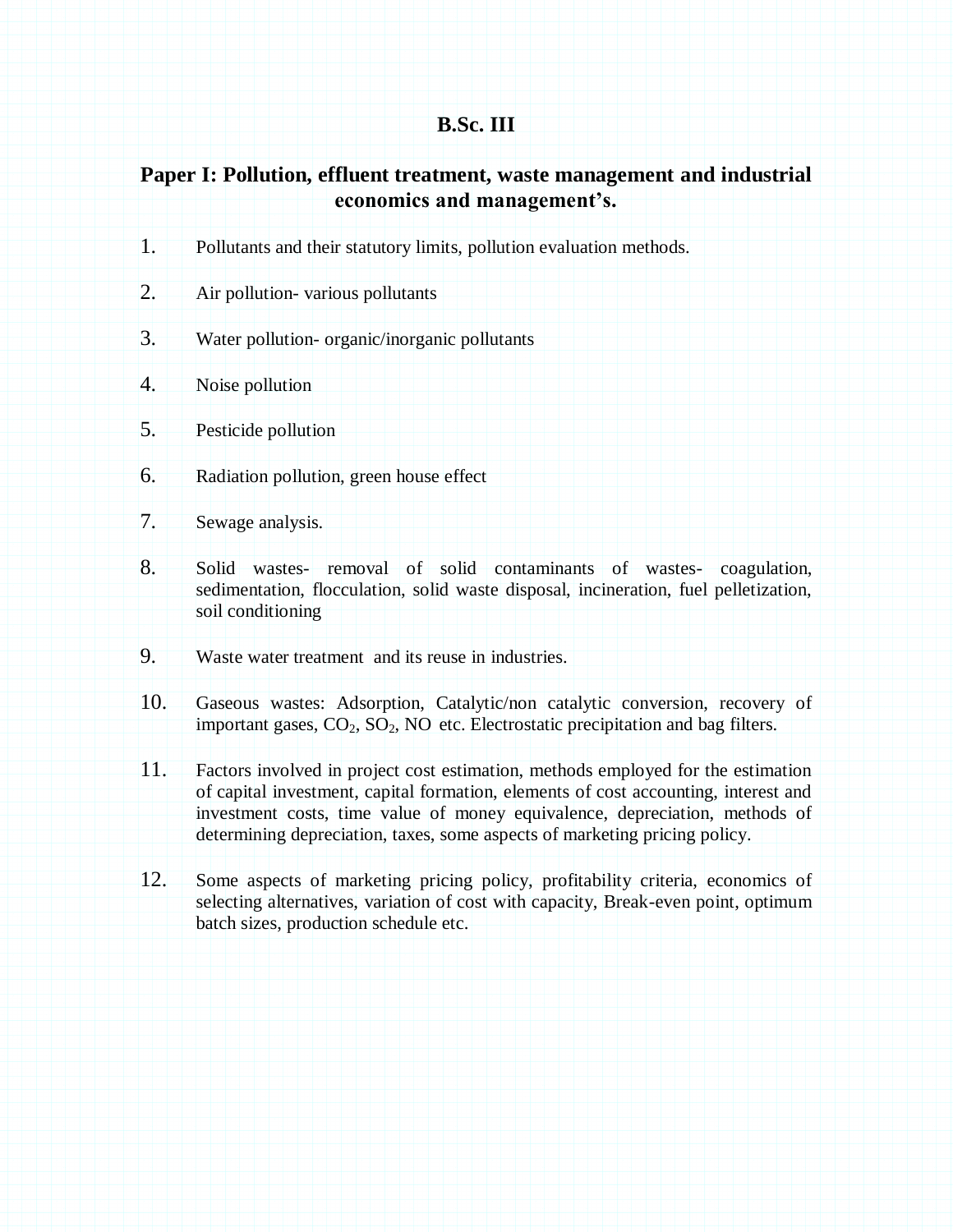# **POLYMERS**

# **Paper II:**

- 1. The science of large molecules: Brief history, general definitions, basic chemistry and nomenclature of polymers
- 2. Types & general classification of polymers: Natural, and synthetic polymers, organic  $\&$  inorganic polymers, thermoplastics  $\&$ thermosetting polymers, condensation and addition polymers, homo, hetero and copolymers.
- 3. Types of polymerization: Addition, condensation, ionic and coordination polymerization, kinetics and mechanism of addition, condensation and ionic polymerization reactions.
- 4. Need of copolymers and copolymerization: Block and graft copolymers, mechanism and kinetics of copolymerization - the copolymer equation.
- 5. Molecular weight and molecular weight distribution: Number & weight average molecular weights of polymers, methods of determining molecular weights, significance of molecular weight distribution.

## 6. Polymer solutions: Criteria of polymer solubility, solubility parameters, fractionation of polymers with special reference to gel permeation chromatography.

7. Polymer structure and morphology:

A brief idea of microstructure of polymers based on chemical and geometrical structures, intermolecular forces and chemical bonding in polymers, linear, branched and crosslinked polymers, stereoregular polymers, crystallinity in polymers, effect of crystallinity on the properties of the polymers, factors affecting the crystallinity.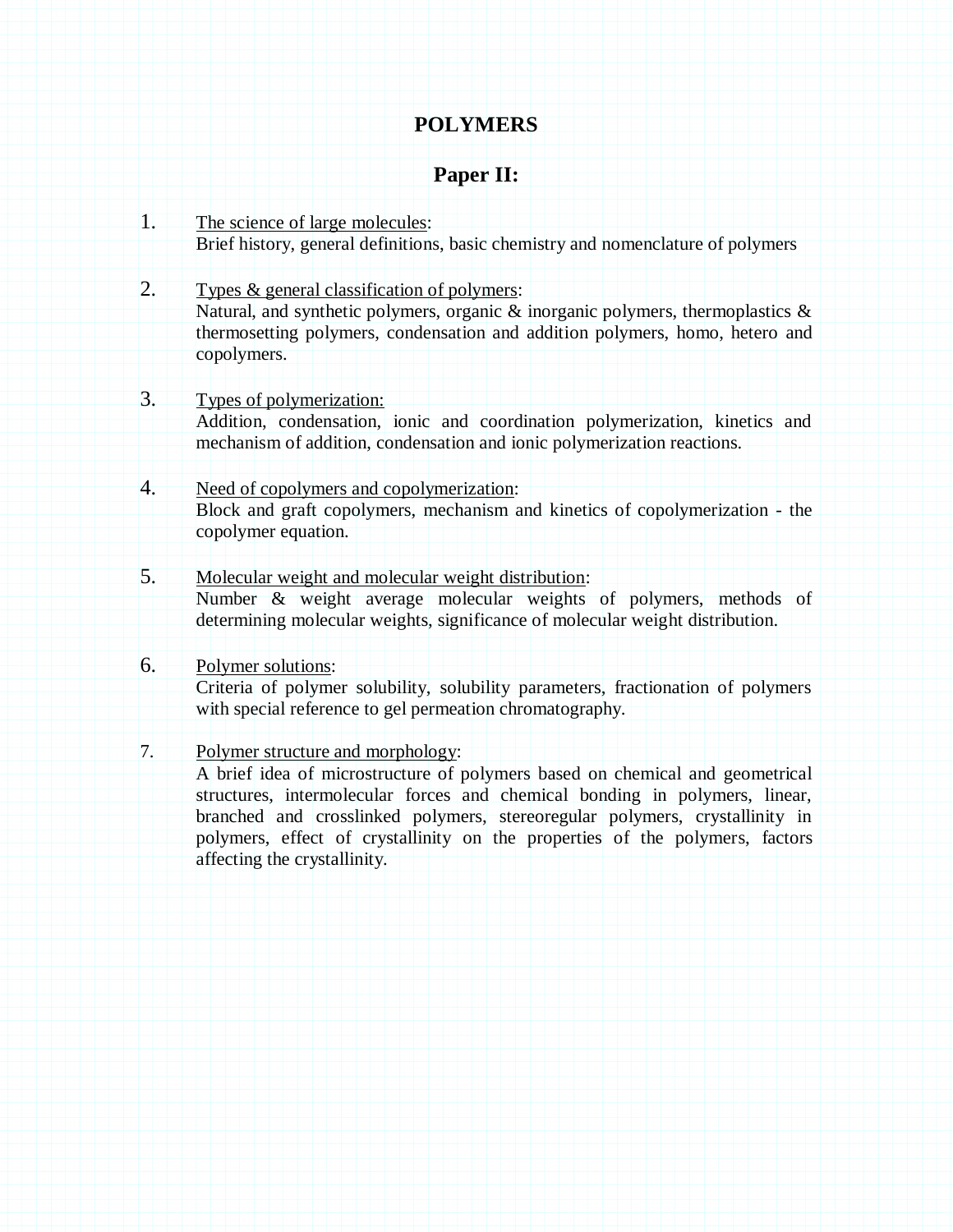## **Paper III:**

## 1. **Plastic materials:**

#### [A] **Thermoplastics**

Detail study of the following thermoplastic polymers with respect to synthesis, chemistry, properties and applications.

(i) **Natural polymers**: natural rubber, cellulose, silk, gum and resin

#### (ii) **Commodity plastics**:

| $(1)$ Poly olefins:   | Polyethylenes (LDPE, HDPE), polypropylene, ethylene-    |
|-----------------------|---------------------------------------------------------|
|                       | propylene copolymer                                     |
| $(2)$ Styrene and     | Polystyrene, ABS plastics, styrene                      |
| styrene copolymers:   | acrylonitrile (SAN)                                     |
| $(3)$ Vinyl Plastics: | Polyvinylchloride, polyvinyl acetate, polyvinyl alcohol |
|                       |                                                         |

(4) Cellulosics: Cellulose nitrate, cellulose acetate

## (iii) **Engineering Plastics**:

#### 1. UHMWHDPE & HMWHDPE

- 2. Polyamides: Nylon 6, 66, 610.
- 3. Acrylic Plastics, PMMA, PAN
- 4. Polyesters:Polyethylene terephthalate (PET)
- 5. Fluoropolymers: PTFE (Teflon)
- 6. Aromatic Ethers: Poly phenylene oxide

#### [B] **Thermoset Materials:**

Detail study of the following thermoset polymers with respect to synthesis, chemistry, properties and applications.

- (i) Phenol-formaldehyde resins
- (ii) Amino resins, urea-formaldehyde and melamine-formaldehyde
- (iii) Polyurethanes
- (iv) Epoxy resins: curing process and its importance with mechanism
- (v) Unsaturated polyesters; fibre reinforced plastics (FRP) and alkyl resins.
- (vi)Silicones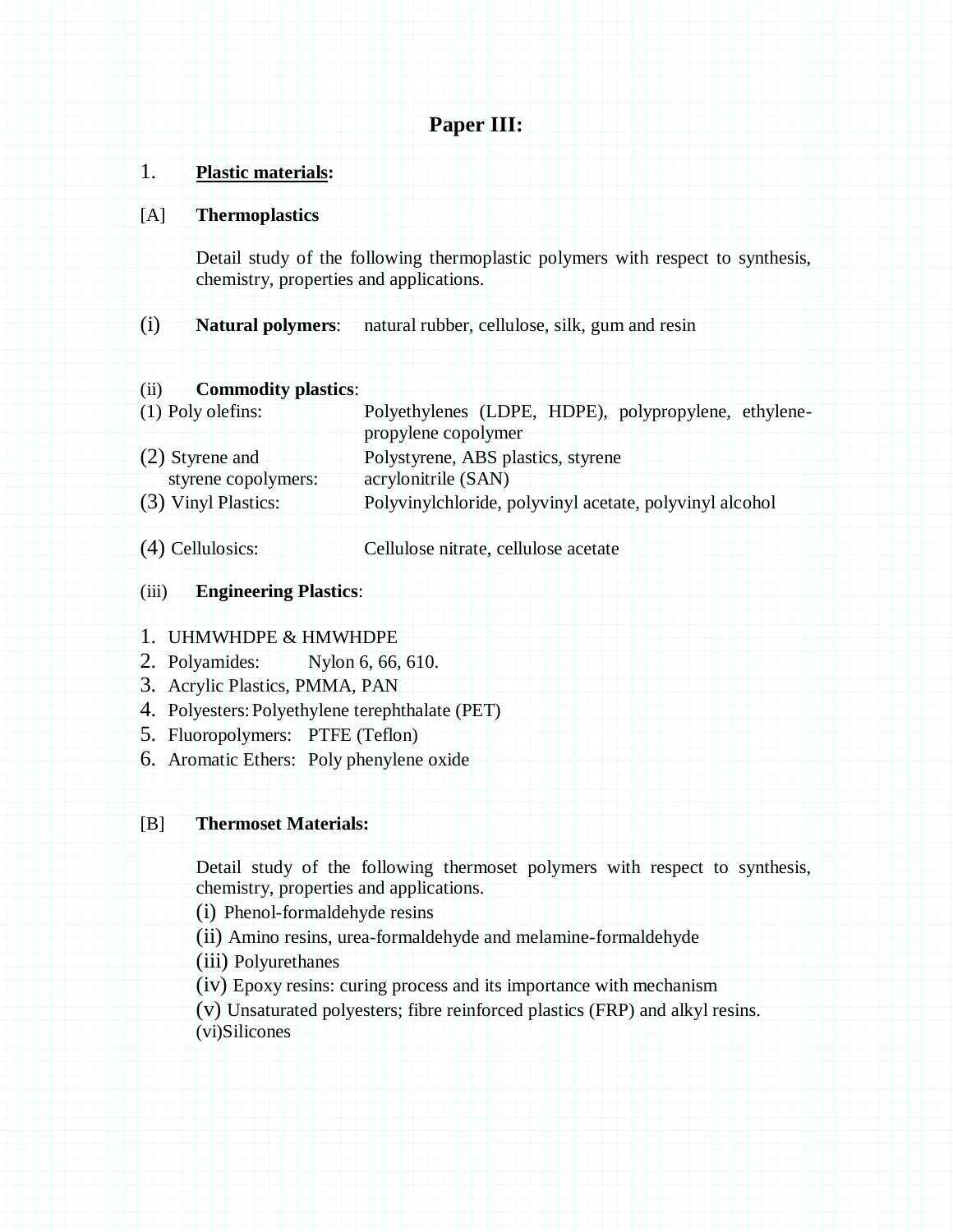## **Paper IV**

1. Rheology and mechanical properties of polymers: Viscous flow, rubber elasticity, visco elasticity, glassy state and the glass transition temperature, (GTT) factors affecting glass transition temperature, optical, electrical and thermal properties of polymers.

#### 2. Degradation of polymers:

Degradation of polymers by thermal, oxidative, mechanical and chemical methods, random degradation and chain depolymerization

- 3. Polymerization techniques: A general idea of bulk, solution, suspension, emulsion, polymerization processes.
- 4. Polymer processing: General concept of plastics, fibres and elastomers:

(i) Plastic Technology:

A brief idea of compression moulding, injection moulding, extrusion and blow moulding techniques, thermoforming and foaming, casting, coating and calandering, reinforcing (Fibre reinforced plastics -FRP)

(ii) Fibre Technology:

A brief idea of textile and fabric properties, fibre spinning (wet, dry and melt spinning),

(iii) Elastomer technology:

Vulcanization of elastomers, chemistry of vulcanization .

5. Additives and compounding:

A general idea of fillers, plasticizers, antioxidants, colourants, fire retardants, thermal stabilizers and compounding ingradients etc.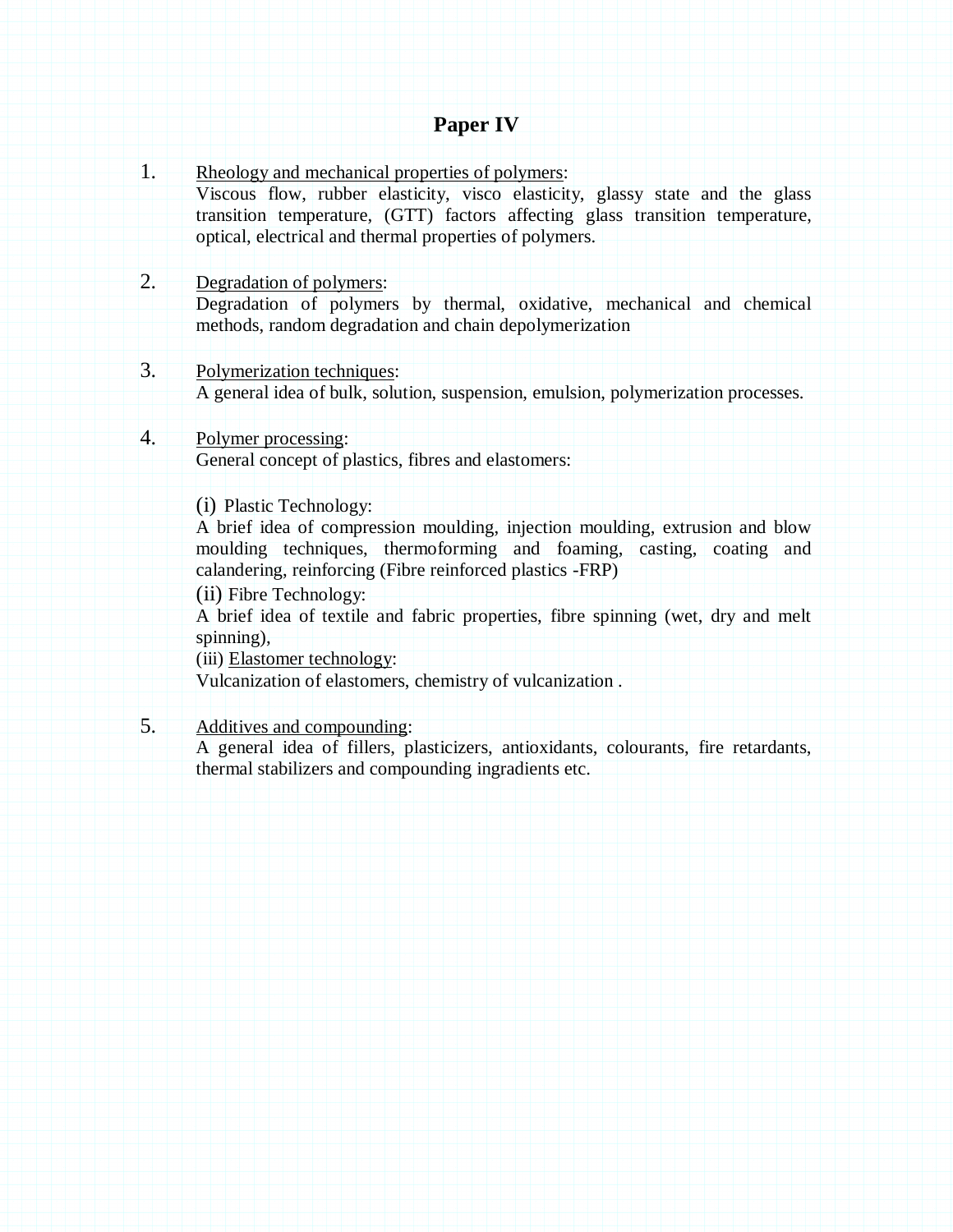# **PRACTICALS**

Testing of Polymeric Materials :

- 1. Preparation of representative polymers: bulk polymerization, polystyrene, PMMA Nylon and Polysulphide rubber Solution polymerization: Phenol formaldehyde, urea formaldehyde
- 2. Determination of (i) acid value- gum, and resin, (ii) iodine number- linseed oil, castor oil (iii) saponification value - coconut oil, polyester (iv) Viscosity PMMA (v) Hydroxyl value of a resin
- 3. Determination of molecular weights of the polymers by viscosity measurements.
- 4. Determination of number average molecular weights of certain polymers such as polyphosphates and copolyphosphates by end group analysis method (pH. Titration)
- 5. Degradation kinetics of polymers, polystyrene and PMMA, Determination of  $T_g$ value of phosphate glasses.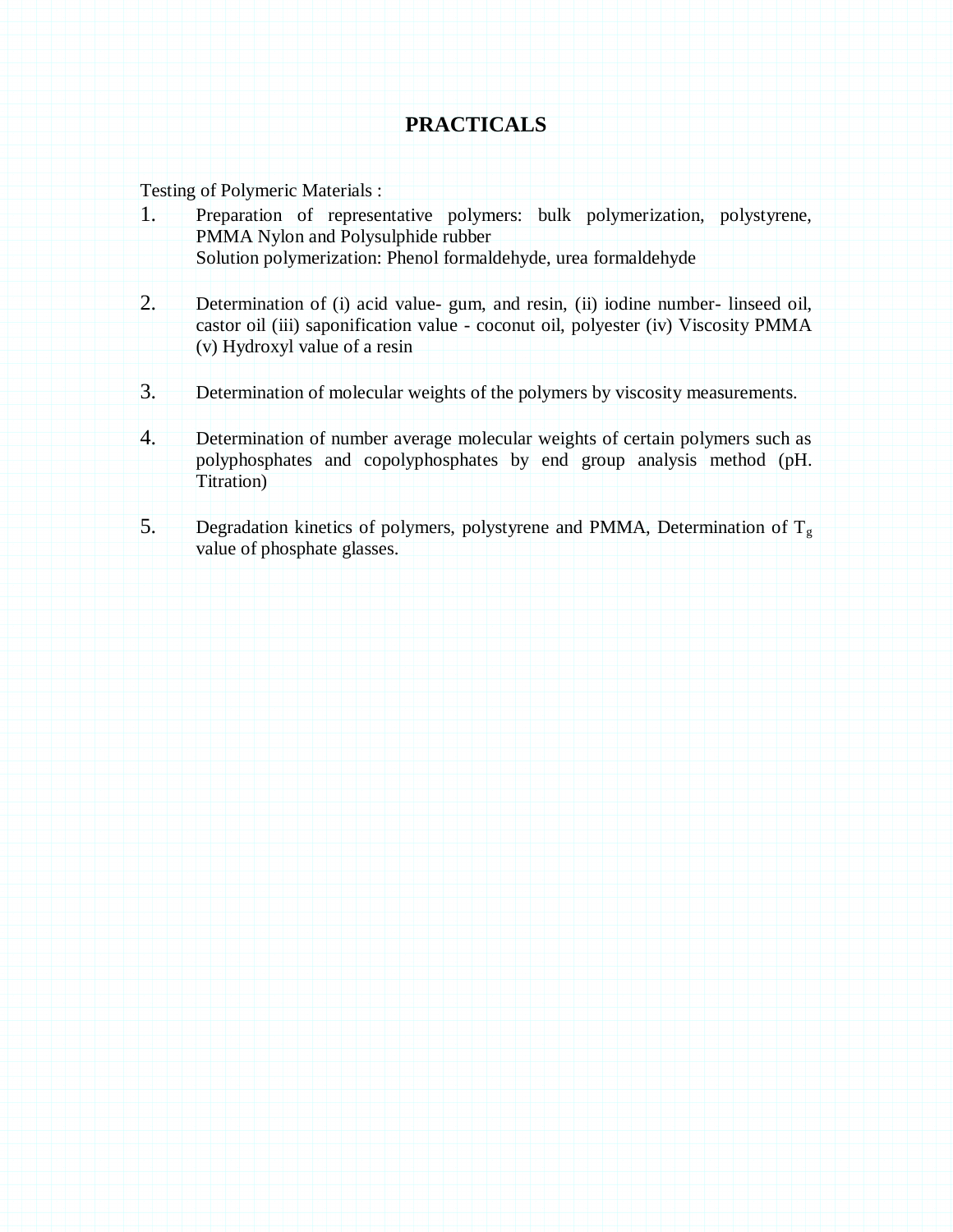## **Agrochemicals**

## **Paper I: General & Halogenated Insecticides**

Types of pest and pesticides:

Stomach poison, contact poisons systemic poisons, fumigants.

Insecticides:

Inorganic insecticides:

Arsenic insecticides, paris green, fluoro insecticides.

Insecticides of plant origin:

Nicotine, nornicotine, pyrethroids, rotenoids, anabasin, aliethrin

#### Chlorinated hydrocarbons:

DDT, DDD, nestran, dilan, perthan, dimite, chlorobenzilate, sulphenex, ovotran, aramite, DFDT, SAR in the class and mode of action,

BHC, chlodane, heptachlor, aldrin, dieldrin, endrin, faodrin, endosulfan, SAR in the class and mode of action.

#### **Paper II**

Organophosphorus insecticides:

Introduction, phosphoric acid derivatives- Dimecron, dichlorovos, naled, phosphinon, etc. SAR in the class.

Dithiophosphonic acid derivatives- Melathion, dimethoate, thiocron, formathion, mecarbam, etc.

Thiophosphoric acid- parathion, methyl parathion, thiophos, demetron, chlorthion, paraoxon, etc.

Pyrophosphoric acid derivatives- TEPP, sulfotepp, schradan, other organophosphorus, insecticides- Isopestox, trichlorofon, IPN.

Carbamate insecticides- Carbaryl, isolan, mesurol, zactran, demetram, pyrolan, baygon, mode of action.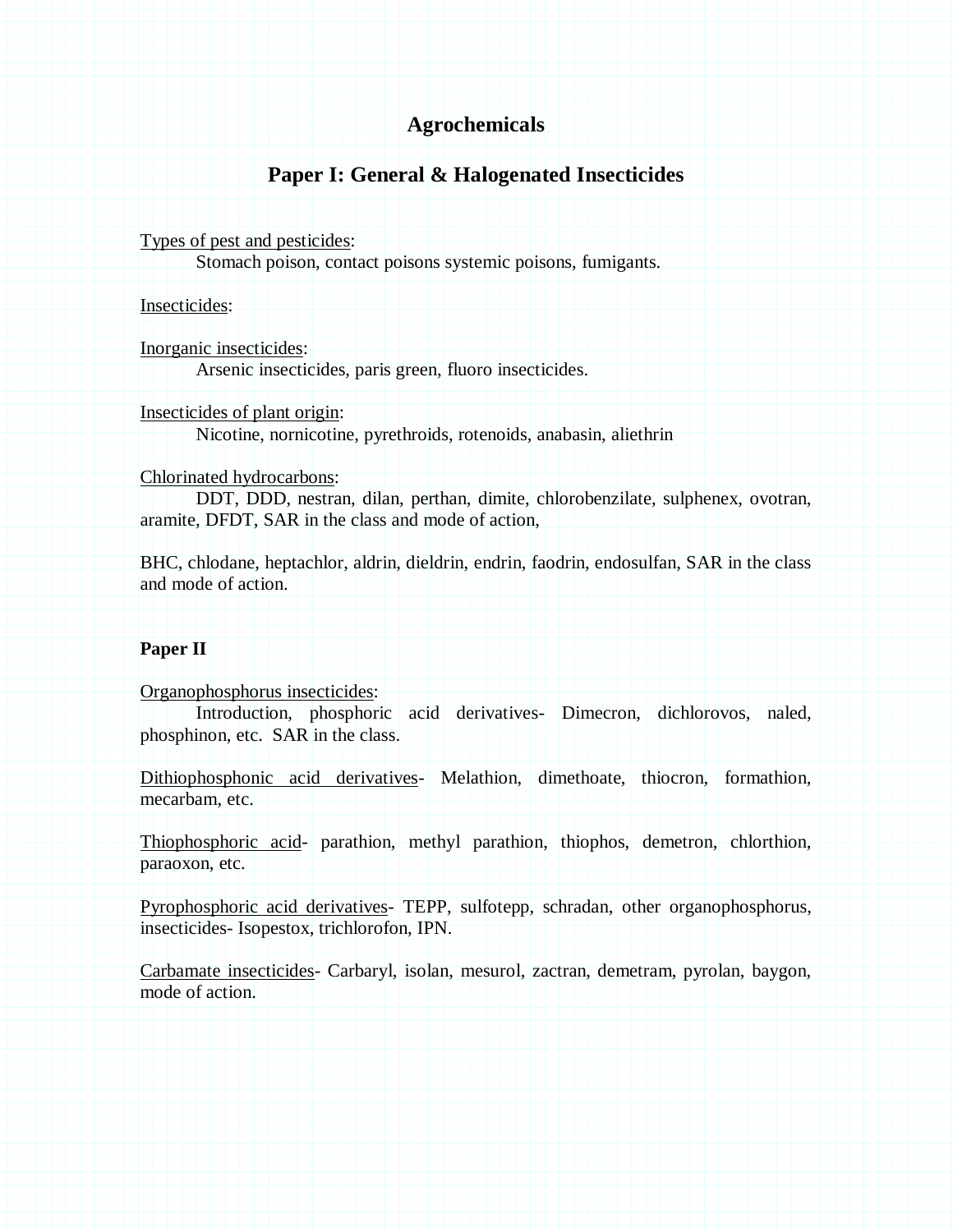#### **Paper III: Fungicides and Herbicides**

#### Fungicides- General introduction

Inorganic fungicides- Sulphur, lime sulphur, copper sulphate, bordeaux mixture, bordeaux paste, bordeaux paint, burgundy mixture, copper oxychloride, cuprous oxide, mercurous chloride.

Organomercuric compounds- Ethyl mercuric chloride, ceresan-M, panagen, agalol, uspulan, puratized, germisan; mode of action, agrosan GN.

Dithiocarbamates- Ziram, ferbam, thiram, nabam, zineb, maneb, captan, hinosan, vapam, etc. Mode of action.

Miscellaneous fungicides- Dithanon, diclone, captan, polpet, diflolatan, mesulfan, brestan, dodine, glyodin, methyrimol, terrazole.

Herbicides- Introduciton: 2,4-D; 2,4-DB; 2,4-DES; MCPB; 2,4,5-I, Monujron, fenuron, TCA, paraquat.

Fumigants-  $HCN, CS<sub>2</sub>$ , ethylene halides, durofume, methyl halides.

Rodenticides- Zice phosphide, warfarin

Nematicides- DD mixture, aldicarb, fensulfothion

Plant growth regulators- Introduction, gibberilic acids, indole acetic and butyric acids, Naphthalene acetic acid, cycocil, mode of action.

Formulation of pesticides- Dry formulations- Dusts, grannules, wettable powders, seed disinfectants, liquid formulations- emulsions, suspensions, etc., aerosols and sprays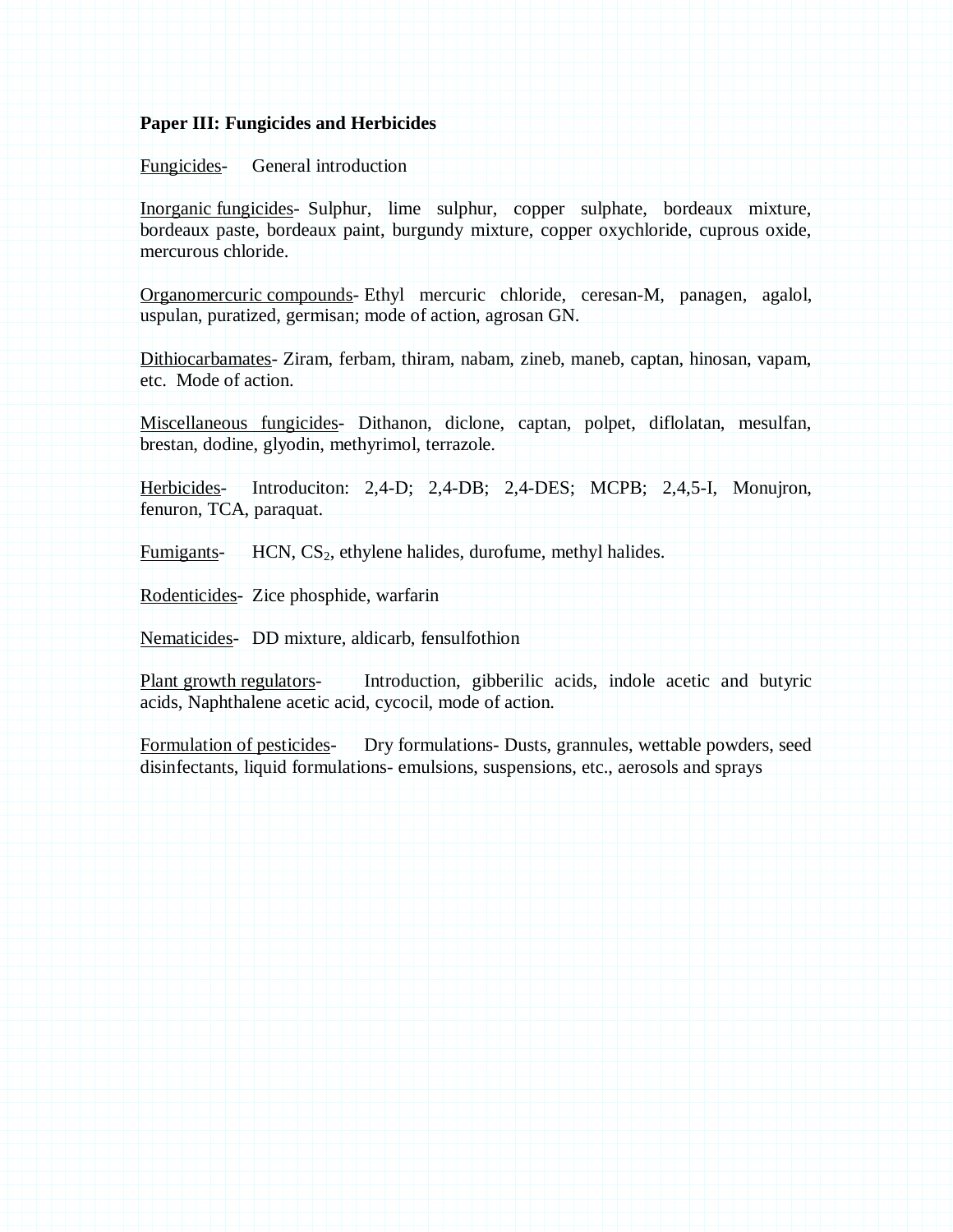#### **PRACTICALS**

Isolation of nicotine from tobacco leaves/ wastes

Preparation of copper sulphate, estimation of copper in copper sulphate formulations, formulations of copper sulphate, Estimation of arsenic insecticides.

Isolation and estimation of active ingredients of commercially available insecticide formulations.

Preparation of selected pesticide formulations in the form of dusts, emulsions, sprays.

Estimation of pesticide residues in food articles.

Study of the degradation of pesticides in soil in the presence of sunlight and moisture. Determination of pesticide contents in the soil.

Effect of plant growth regulators on the development of plants and fruits.

Industrial visits to agrochemical industry and submission of reports.

#### **Pharmaceuticals**

#### **Paper I**

Historical background and development of pharmaceutical industry in India in brief.

Pharmacopoeias- development of Indian Pharmacopoeia and introduction to B.P., U.S.P., E.P., N.F. and other important pharmacopoeias.

Introduction to various types of formulations and roots of administration.

Aseptic conditions, need for sterilisation, various methods of sterilisation.

Various types of pharmaceutical excipients their chemistry process of manufacture and quality, specifications- glidants lubricants, diluents preservatives, antioxidants, emulsifying agents, coating agents, binders, colouring agents, flavouring agents gelatin and other additives, sorbitol, mannitol, viscosity builders, etc.

Surgical dressing, sutures, ligatures- with respect to the process, equipments used for manufacture, methods of sterlization and quality control.

Pharmaceutical packaging materials, ancillary materials, packaging machinery, quality control of packaging materials.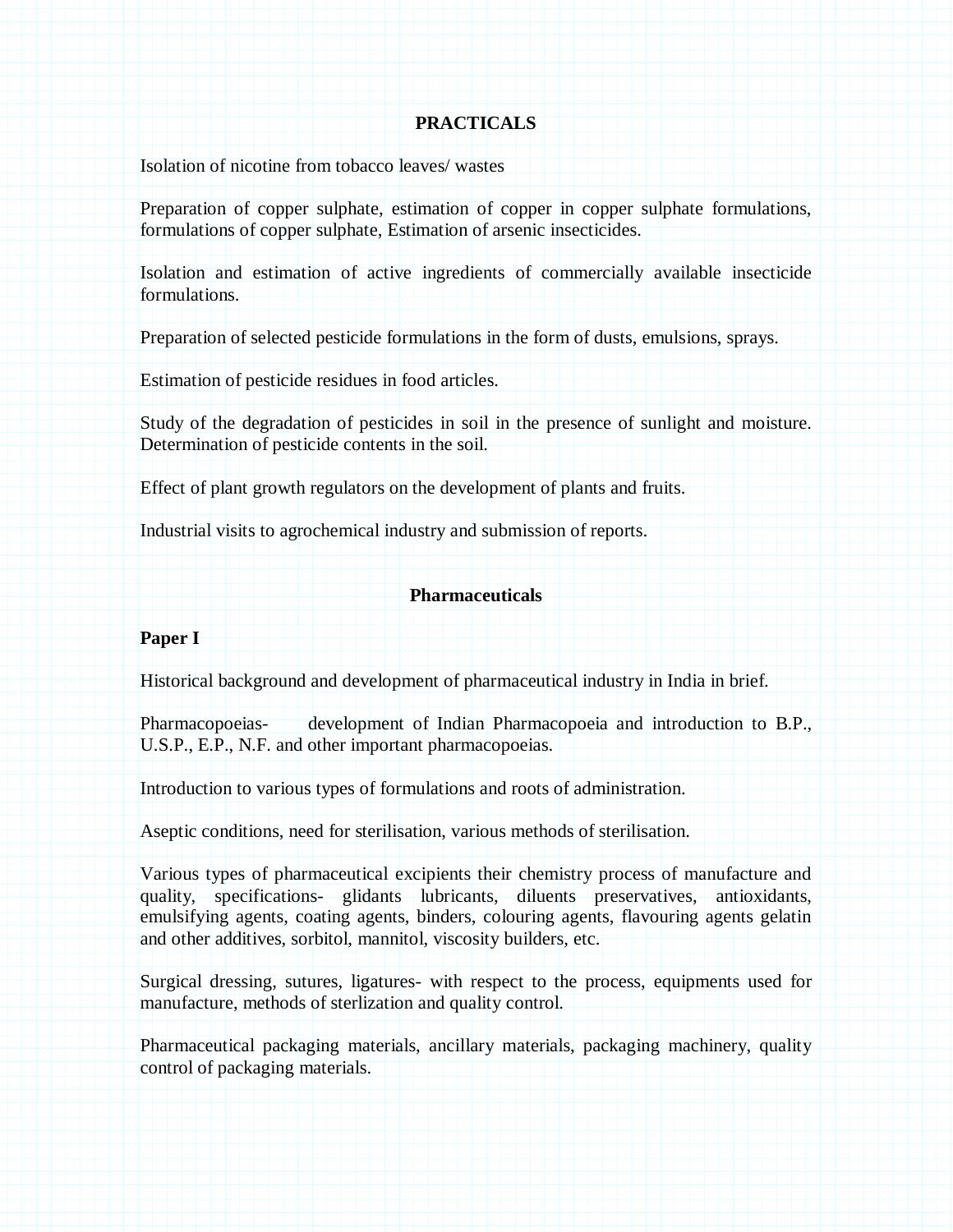#### **Paper II**

EDA, important schedules and some legal aspects of drugs.

Phytochemicals- introduction to plant classification and crude drugs, cultivation, collection, preparation for the market and storage of medicinal plants.

Evaluation of crude drugs- moisture content, extractive value, volatile oil content, foreign organic matter quantitative microscopic exercises, including of starch, leaf content (palisade ratio, stomatal number and index vein islet number and vein termination number) crude fibre content. Introduction of chromatographic method of identification of crude drugs.

Chemical constitution of plants- including carbohydrates, amino acids, proteins, fats, waxes, volatile oils, terpenoids, steriods, saponins, flavonoids, tannins, glycosides, alkaloids

Various isolation procedures for active ingradients with example for alkaloid, e.g., vincaalkaloids, reserpine; one for steriods- sapogenin, diosgenin, diagroh.

Pharmaceutical quality control (other than the analytical methods covered under core subject) - sterility testing, pyrogenic testing, glass testing, bulk density of powders, etc.

#### **Paper III**

Classification of various types of drugs with example:

Raw materials, process of manufacture, effluent handling etc., of the following bulk drugs

- $(i)$  Sulpha drugs- sulphaguadine, sulphamethoxazole
- (ii) Antimicrobial- chloraamphenicol, furazolidine, mercurochrome, isoniazid, Na-PAS
- (iii) Antalgesic- anti inflammatory- salicylic acid and its derivatives, Iuprofen, mefenamic acid.
- (iv) Steroidal hormones- progesterone, testosterone, methyl testosterone
- (v) Vitamins- Vit. A, Vit. B6, Vit. C
- (vi) Barbiturates-pentobarbital
- (vii) Blockers- propranolol, atenolol
- (viii) Cardiocascular agent- methyl dopa
- (ix) Antihistamines- chloropheneramine maleate.

Products based on fermentation processes-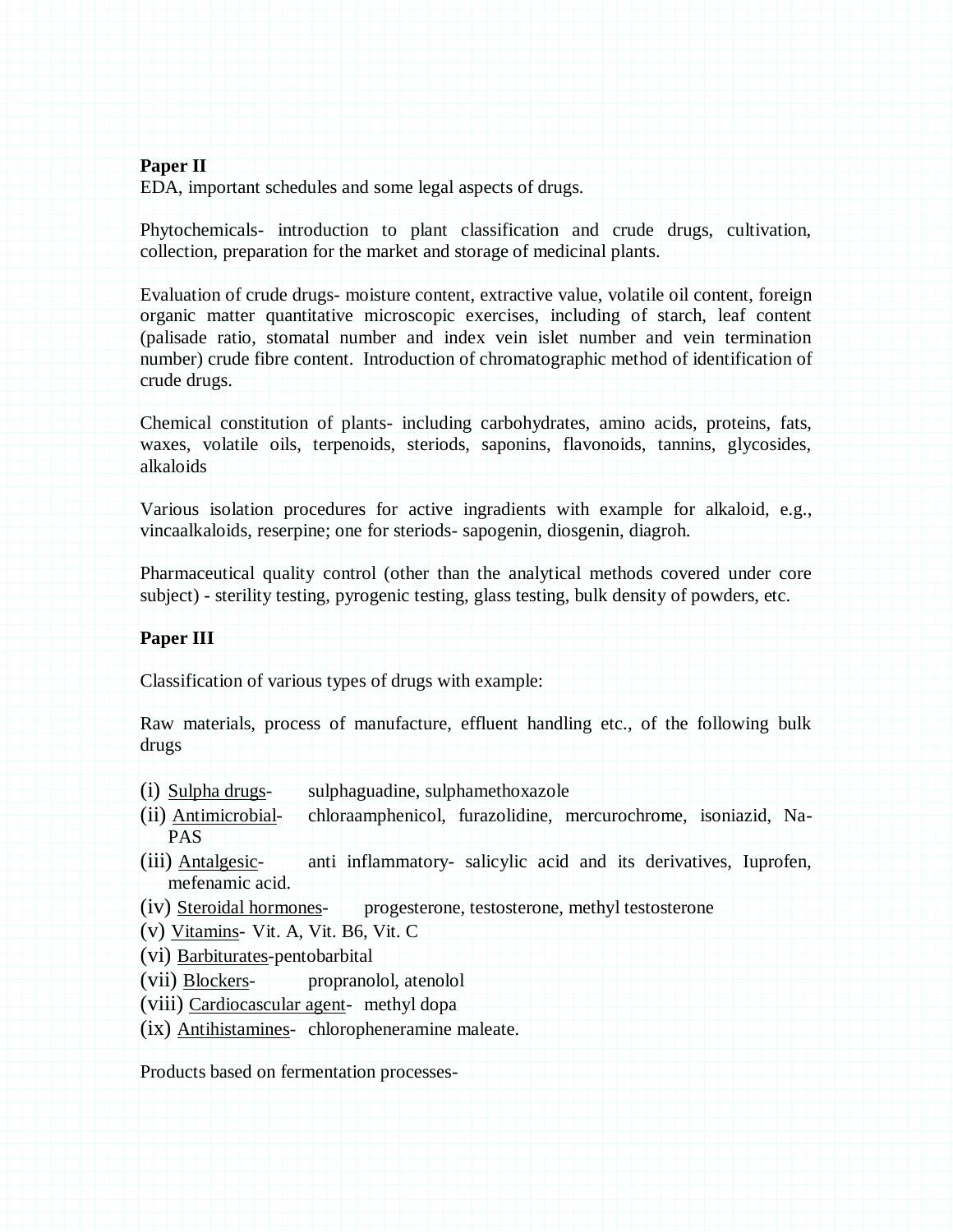Brief idea of micro-organisms, their structure, growth and usefulness, enzyme systems useful for transformation microbial products.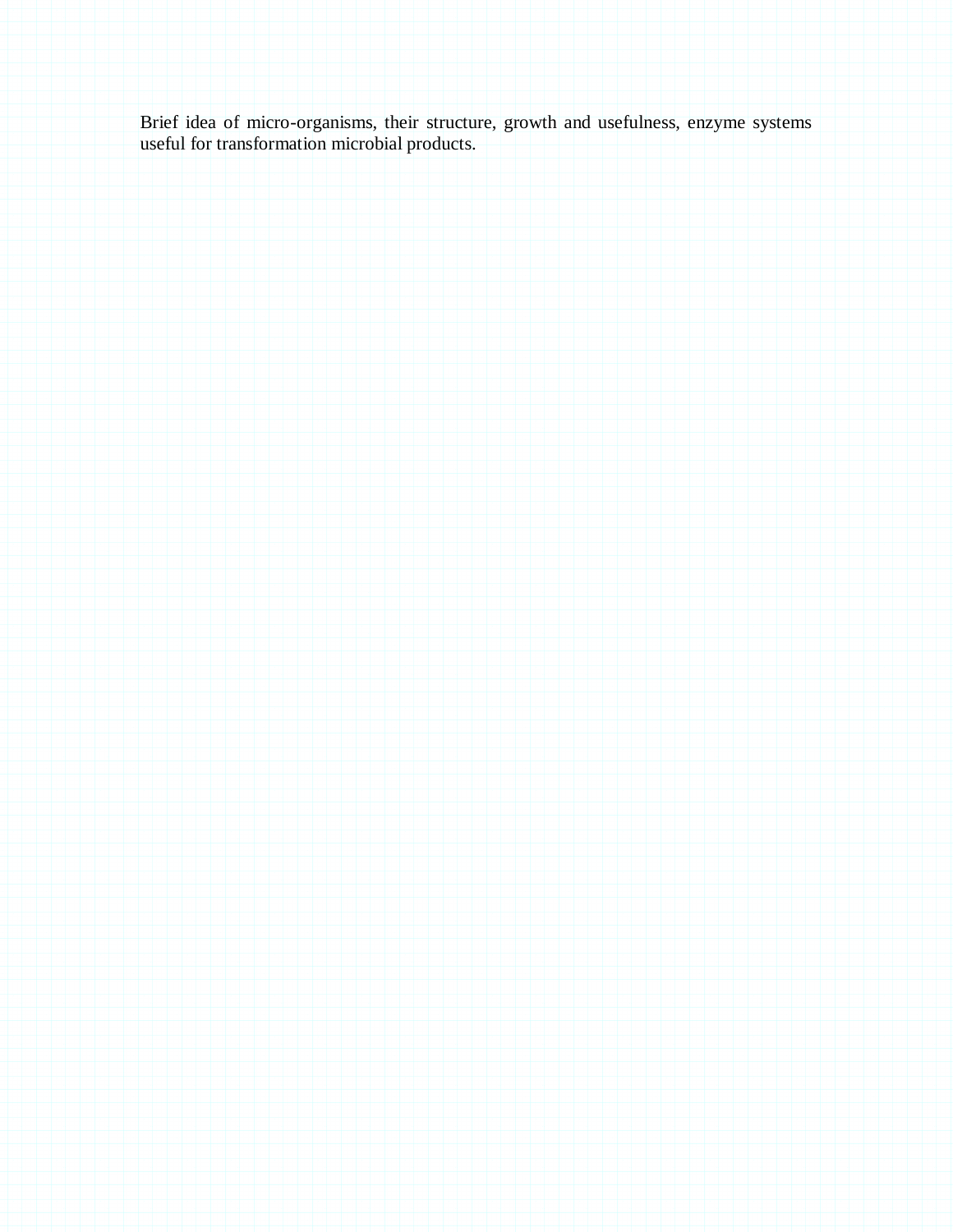General principle of fermentation processes and product processing.

Manufacture of antibiotics- Pencillin- G and semisynthetic penicillins, rifamycin, tetracyclins, Vit. B12

Biotransformation processes- for prednisolone, 11- hydroxylation in steroids.

Enzyme catalysed transformation, manufacture of ephidrine.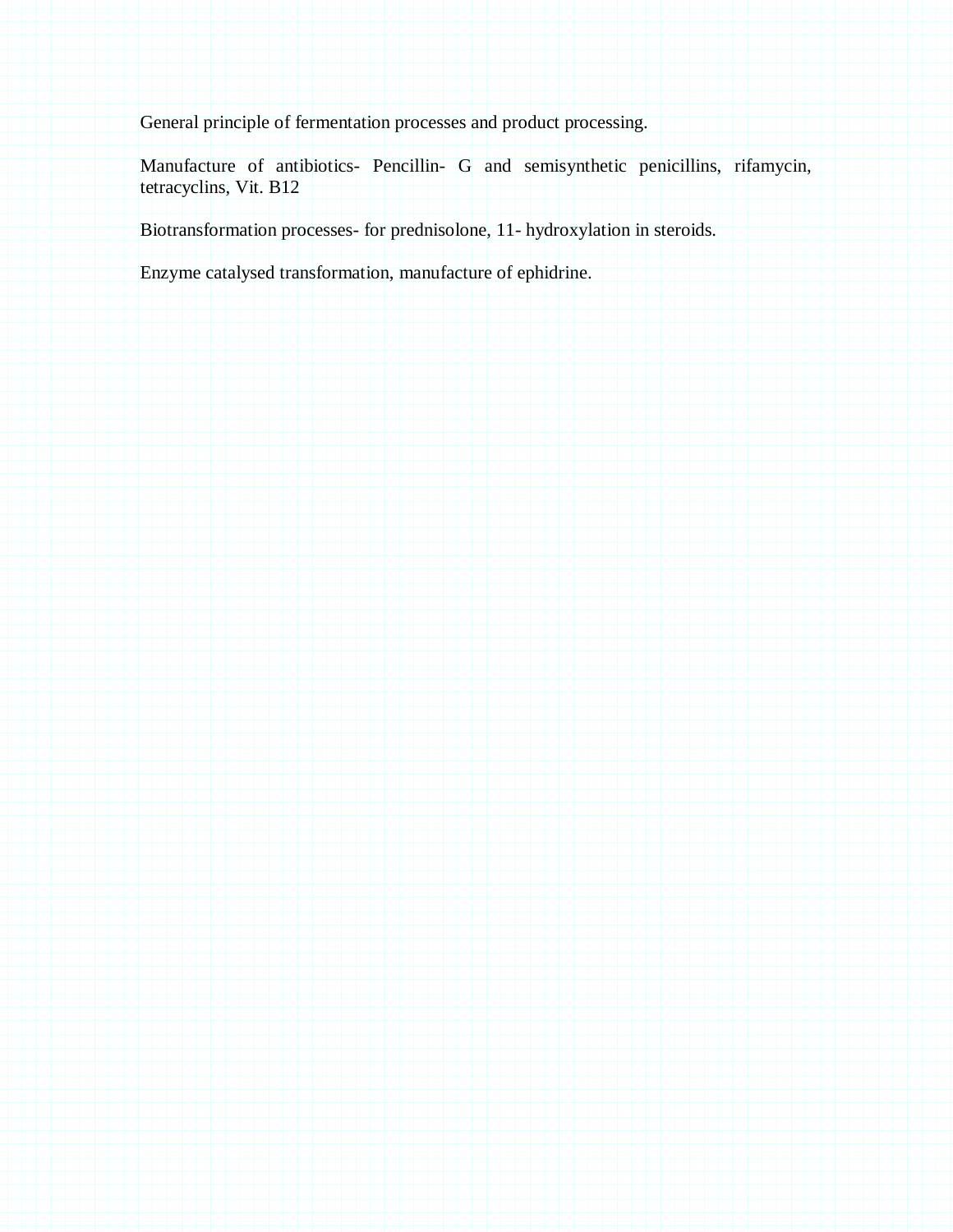#### **PRACTICALS**

- 1. Demonstration of various pharmaceutical packaging materials, quality control tests of some materials- aluminium strips, cartons, glass bottles.
- 2. Limit tests for chlorine, heavy metals, arsenic, etc., of two representative bulk drugs.
- 3. Demonstration of various pharmaceutical products.

Active ingredient analysis of few types of formulations representing different methods of analysis- acidmetry, alkametry, nonaqueous complexometry, potentiometry, etc.

Determination of sulphate ash, loss of drying, and other tests of bulk drugs, complete I.P. monograph of three drugs representing variety of testing methods.

Evaluation of crude drugs- microscopic examination- determination and identification of starch grannules, calcium oxalate.

Palisate ratio, stomatal index determination and identification of few drugs. TLC methods for identification.

Microbiological testing- Determination of MIC of some antibacterial drugs by zone/cup plate methods.